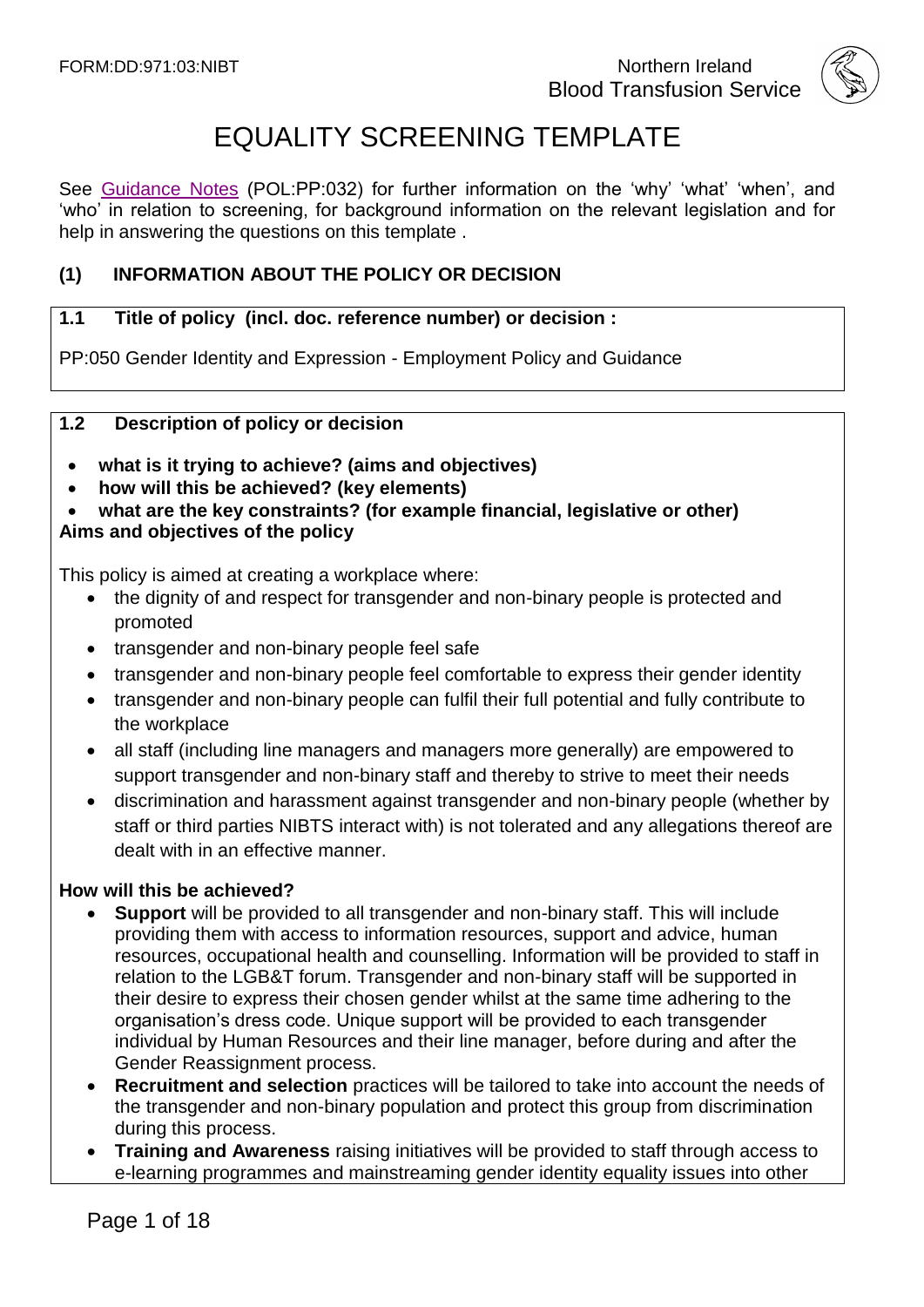

staff training initiatives such as Equality Training and Recruitment and Selection Training.

- **Staff Absences** will be monitored by the relevant line managers who should seek advice from Human Resources. This is particularly relevant if staff require time off for hospital appointments associated with Gender Reassignment.
- **Maintenance of staff records** staff records will be maintained in a way that complies with Data Protection Legislation 1998, the Information Governance Policy (PP:003), the Human Rights Act 1998 and the Gender Recognition Act 2004.

# **Key Constraints of this Policy**

The Gender Recognition Act 2004 Human Rights Act 1998 (in particular Article 8) Data Protection Act 1998; Information Governance Policy Sex Discrimination (Gender Reassignment) Regulations (Northern Ireland 1999) Sex Discrimination (Amendment of Legislation) Regulations 2008 Disability Discrimination Act (1995)

# **1.3 Main stakeholders affected (internal and external)**

# **For example staff, actual or potential service users, other public sector organisations, voluntary and community groups, trade unions or professional organisations or private sector organisations or others**

Those most immediately impacted are:

- $\triangleright$  Transgender and non-binary staff and applicants
- $\triangleright$  Immediate colleagues
- $\triangleright$  Line managers
- $\triangleright$  Wider staff

Further impacts on:

 $\triangleright$  HR staff

actual and potential service users and clients

# **1.4 Other policies or decisions with a bearing on this policy or decision**

- **what are they?**
- **who owns them?**
- NIBTS Absence Management Policy and Procedure (PP:023)
- $\triangleright$  Recruitment and Selection Agency (PP:009)
- $\triangleright$  Induction of a New Member of Staff (PE005)
- $\triangleright$  General Harassment in the workplace Policy (PP:007)
- Grievance Policy (PP:026)
- > NIBTS Disciplinary Policy and Procedure (PP:014)
- $\triangleright$  NIBTS Working Well Together Policy (PP:044)
- Records Management Policy (IGP:002)
- $\triangleright$  Information Governance Policy (PP:003)
- NIBTS Policy on Dress and Presentation on Session/ Public Facing Duties (AP:008)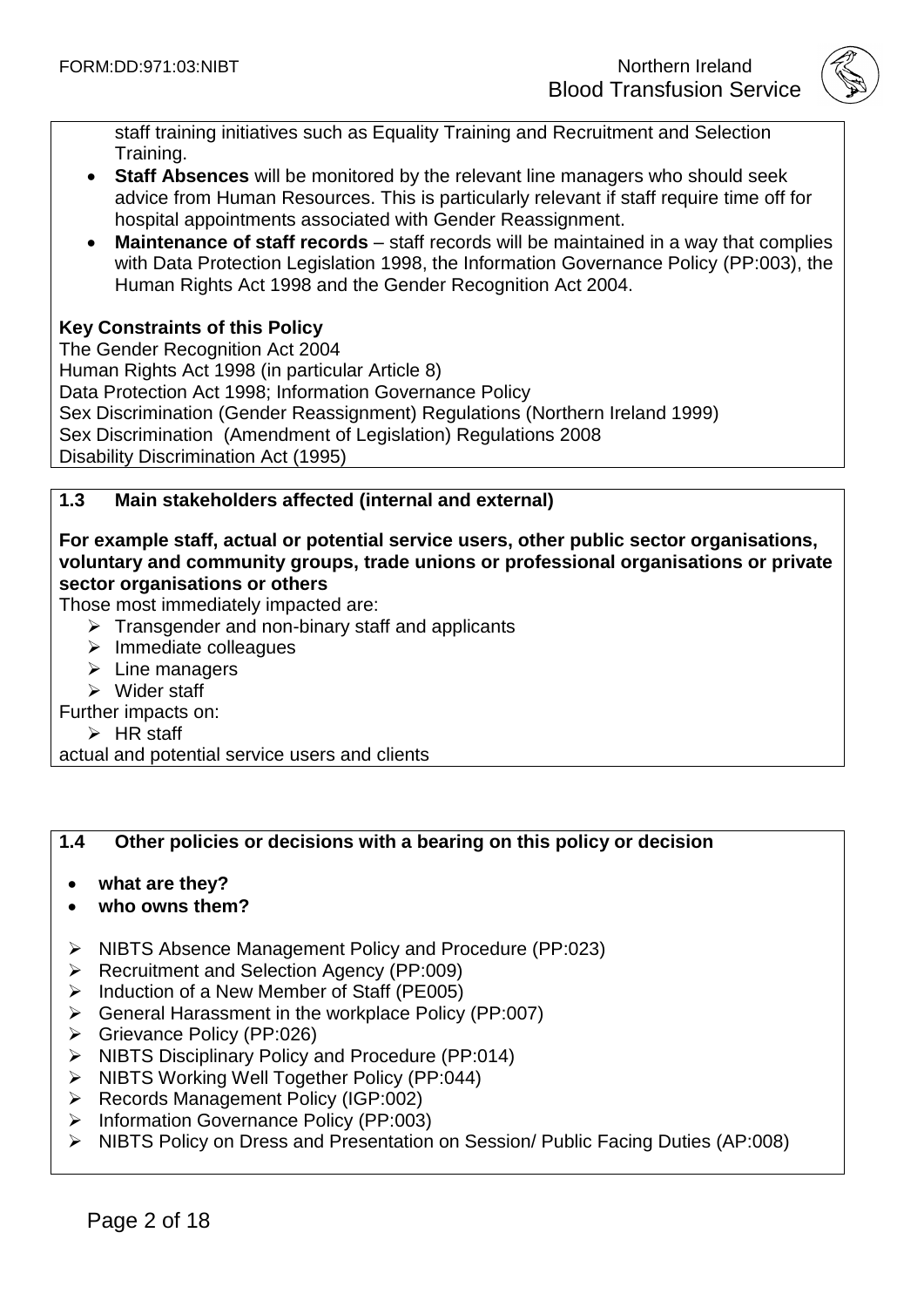

#### **(2) CONSIDERATION OF EQUALITY AND GOOD RELATIONS ISSUES AND EVIDENCE USED**

## **2.1 Data gathering**

**What information did you use to inform this equality screening? For example previous consultations, statistics, research, Equality Impact Assessments (EQIAs), complaints. Provide details of how you involved stakeholders, views of colleagues, service users, staff side or other stakeholders.**

- $\triangleright$  NIBTS staff equality data (April 2018)
- $\triangleright$  Three pre-consultation engagement meetings with groups and individuals from the transgender and non-binary sector in Northern Ireland (Jan to Mar 2016).
- **Census 2011**
- **www.gires.org.uk/index.php**
- **[www.transgenderlaw.org](http://www.transgenderlaw.org/)**
- A:gender (2013): The Workplace and Gender Reassignment. A Guide for Staff and Managers.
- $\triangleright$  House of Commons, Women and Equalities Committee (2015): Transgender Equality. London: The Stationery Office.
- McBride R (2013) The needs of Gender Variant Children and Transgender youth in Northern Ireland. Institute of Conflict Research, Belfast.
- McBride, Ruari-Santiago "The Luck of the Draw" A Report on the Experiences of Trans Individuals Reporting Hate Incidents in Northern Ireland
- McBride, Ruari-Santiago (2011): Healthcare issues for transgender people living in Northern Ireland.
- [All partied out: Substance use in Northern Ireland's Lesbian, Gay, Bisexual and](http://www.rainbow-project.org/assets/publications/All%20Partied%20Out.pdf)  [Transgender Community](http://www.rainbow-project.org/assets/publications/All%20Partied%20Out.pdf)
- Jay McNeil, Louis Bailey, Sonja Ellis, James Morton & Maeve Regan (2012): Trans Mental Health Study 2012
- Jay McNeil, Louis Bailey, Sonja Ellis & Maeve Regan (2013) Speaking from the Margins. Trans Mental Health and Wellbeing in Ireland. Transgender Equality Network Ireland (TENI).
- Gender Variance UK (2009): Prevalance, Incidence, Growth and Geographic Distribution.
- $\triangleright$  Public Health England (2015): Preventing suicide among trans young people. A toolkit for nurses.
- McClenahan, Simon (2013): Multiple identity; Multiple Exclusions and Human Rights: The Experiences of people with disabilities who identify as Lesbian, Gay, Bisexual and Transgender people living in Northern Ireland. Belfast: Disability Action

The Rainbow Project & Age NI (2011): Making this home my home. Making nursing and residential more inclusive for older lesbian, gay, bisexual and/or transgender people.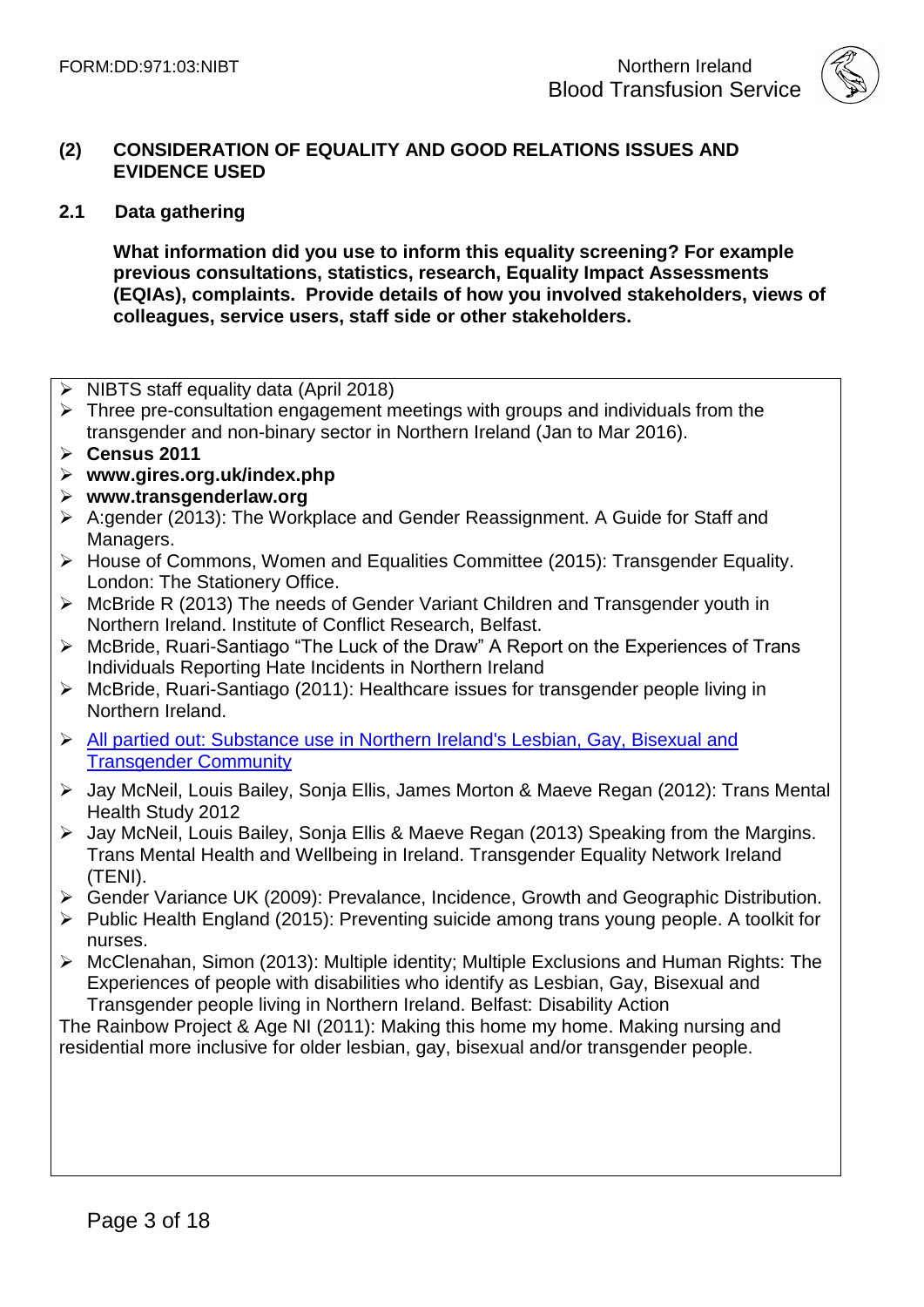

### **2.2 Quantitative Data**

### **Who is affected by the policy or decision? Please provide a statistical profile. Note if policy affects both staff and service users, please provide profile for both.**

It should be noted from the outset that transgender and non-binary people are difficult to count. Many transgender and non-binary people do not disclose this information to their GPs or seek any medical treatment. There may be many more transgender and non-binary people than current estimates would suggest. The presentation of up-to- date data depends largely on the analysis of the evidence currently available.

GIRES (2014) estimate the number of gender nonconforming employees and service users, based on the information that GIRES assembled for the Home Office and subsequently updated:

- gender nonconforming to some degree (1%)
- likely to seek medical treatment for their condition at some stage (0.2%)
- receiving such treatment already (0.03%)
- having already undergone transition (0.02%)
- $\bullet$  having a GRC (0.005%)
- $\bullet$  likely to begin treatment during the year (0.004%).

The number who have sought treatment seems likely to continue growing at 20% per annum or even faster. Few younger people present for treatment despite the fact that most gender variant adults report experiencing the condition from a very early age. Yet, presentation for treatment among youngsters is growing even more rapidly (50% p.a.).

Applying GIRES figures to NI population n=1,810,900:

- 18109 people who do not identify with gender assigned to them at birth
- 3622 likely to seek treatment
- 362 have undergone transition
- 91 have a Gender Recognition Certificate

| Category | What is the makeup of the affected group? (%) Are there any issues or<br>problems? For example, a lower uptake that needs to be addressed or<br>greater involvement of a particular group?                                                                                                                                           |
|----------|--------------------------------------------------------------------------------------------------------------------------------------------------------------------------------------------------------------------------------------------------------------------------------------------------------------------------------------|
| Gender   | There has traditionally been a higher percentage of males transitioning to female<br>than females transitioning to male. According to GIRES, however, organisations<br>should now assume that there may be nearly equal numbers of people<br>transitioning from male to female (trans women) and from female to male (trans<br>men). |
|          | Recent statistics from the Netherlands indicate that about 1 in 12,000 natal males<br>undergo sex-reassignment and about 1 in 34,000 natal females. Over time, the<br>gap between the reported numbers of Male To Female and Female To Male<br>transsexuals is closing.                                                              |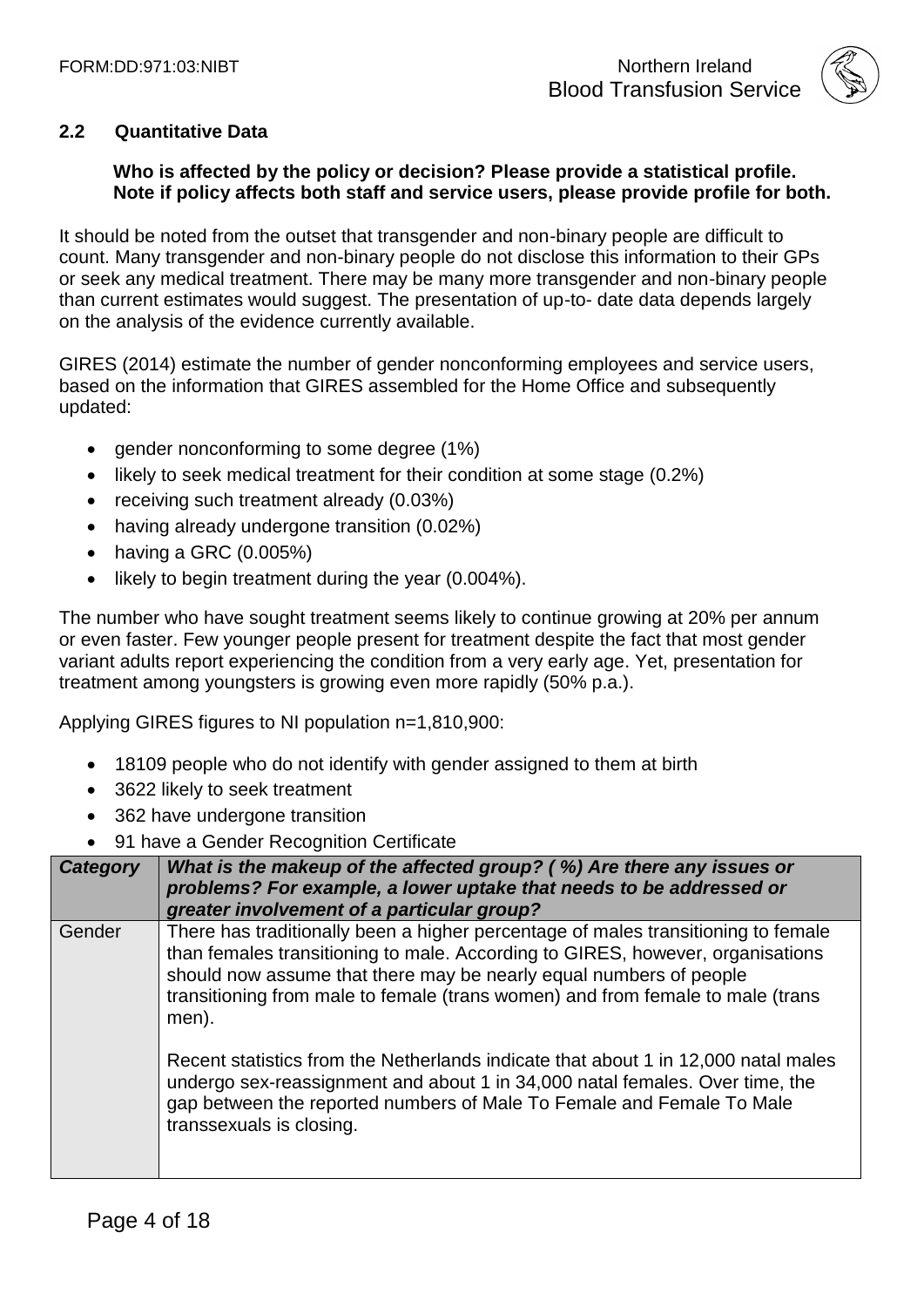

|          | <b>NIBTS Staff Data:</b><br>71% female, 29% male                                                                                                                                                                                                                                                                                                                                                                                                                                                                                                                                                                                |     |                                                                                                                                                                           |
|----------|---------------------------------------------------------------------------------------------------------------------------------------------------------------------------------------------------------------------------------------------------------------------------------------------------------------------------------------------------------------------------------------------------------------------------------------------------------------------------------------------------------------------------------------------------------------------------------------------------------------------------------|-----|---------------------------------------------------------------------------------------------------------------------------------------------------------------------------|
| Age      | Interviews with young transgender people revealed that they commonly develop a<br>strong self-awareness that their gender identity is different from their assigned birth<br>sex between the age of 3 and 5. However, due to a lack of information they did not<br>have the awareness or understanding to discuss their feelings adequately with<br>others until much later in their life, anywhere between 6 and 16 years later.<br>During the engagement on the draft policy it was suggested that transition at a later<br>age is not uncommon. Some individuals will wait until after their parents or partner<br>has died. |     |                                                                                                                                                                           |
|          | transitioned                                                                                                                                                                                                                                                                                                                                                                                                                                                                                                                                                                                                                    |     | The Rainbow Project & Age NI (2011) estimated that 3,935 older people (women:<br>60+ men: 65+) in NI identify as transgender or non-binary <sup>1</sup> and that 944 have |
|          |                                                                                                                                                                                                                                                                                                                                                                                                                                                                                                                                                                                                                                 |     | GIRES data suggests an average age of 42 for presenting for gender                                                                                                        |
|          | reassignment treatment<br>Figures obtained from data from the Republic of Ireland used in a survey as part of<br>research to assess the mental health of the transgender community can be used<br>and contrasted for the purposes of this screening.<br>People representing a variety of age groups took part in this survey. The youngest<br>participants were 18, and the oldest was 76. The average age of participants was                                                                                                                                                                                                  |     |                                                                                                                                                                           |
|          | 37 years old. There were substantially fewer participants over the age of 50 than                                                                                                                                                                                                                                                                                                                                                                                                                                                                                                                                               |     |                                                                                                                                                                           |
|          | under.<br>Given the discrepancy between these datasets, it is at this stage unclear whether<br>the average age in NI is closer to the 37 or the 42 end of this range                                                                                                                                                                                                                                                                                                                                                                                                                                                            |     |                                                                                                                                                                           |
|          | <b>NIBTS Staff Data:</b>                                                                                                                                                                                                                                                                                                                                                                                                                                                                                                                                                                                                        |     |                                                                                                                                                                           |
|          | <b>Age Group</b>                                                                                                                                                                                                                                                                                                                                                                                                                                                                                                                                                                                                                | %   |                                                                                                                                                                           |
|          | 16-24                                                                                                                                                                                                                                                                                                                                                                                                                                                                                                                                                                                                                           | 5%  |                                                                                                                                                                           |
|          | 25-34                                                                                                                                                                                                                                                                                                                                                                                                                                                                                                                                                                                                                           | 19% |                                                                                                                                                                           |
|          | 35-44                                                                                                                                                                                                                                                                                                                                                                                                                                                                                                                                                                                                                           | 22% |                                                                                                                                                                           |
|          | 45-54                                                                                                                                                                                                                                                                                                                                                                                                                                                                                                                                                                                                                           | 30% |                                                                                                                                                                           |
|          | 55-64                                                                                                                                                                                                                                                                                                                                                                                                                                                                                                                                                                                                                           | 21% |                                                                                                                                                                           |
|          | $>= 65$                                                                                                                                                                                                                                                                                                                                                                                                                                                                                                                                                                                                                         | 3%  |                                                                                                                                                                           |
| Religion |                                                                                                                                                                                                                                                                                                                                                                                                                                                                                                                                                                                                                                 |     | There is no current recorded data available in relation to religion of transgender<br>and non-binary individuals and their families.                                      |
|          | The current Census data available could be used for the purpose of this equality<br>screening.<br>In the absence of definitive statistics available, comparisons can be drawn for the<br>transgender and non-binary population when considering the population as a<br>whole from the 2011 Northern Ireland Census.                                                                                                                                                                                                                                                                                                             |     |                                                                                                                                                                           |

 $^1$  The publication appears to use the term 'transgender' to denote both groupings.

 $\overline{a}$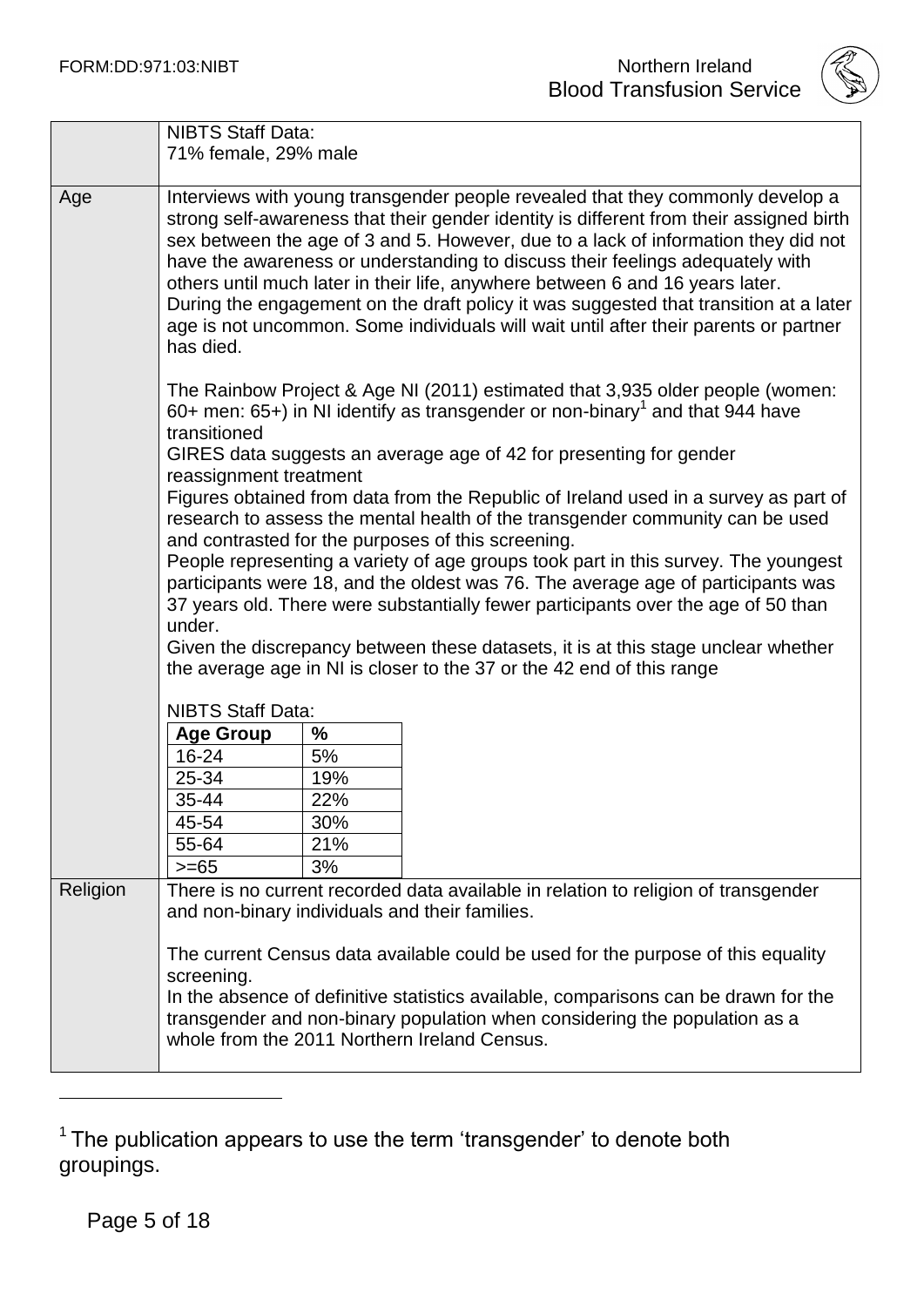|                                 | Population - Census 2011 figures on religion:<br>Catholic -738,033 (40.76%)<br>Presbyterian Church in Ireland - 345,101 (19.06%)<br>$\bullet$<br>Church of Ireland - 248,821 (13.74%)<br>$\bullet$<br>Methodist Church in Ireland $-54,253$ (3%)<br>$\bullet$<br>Other Christian (including Christian related) – 104,380 (5.76%)<br>$\bullet$<br>Other Religions - 183,164 (10.11%)<br>$\bullet$<br>Religion not stated - 122,252 (6.75%)<br><b>NIBTS Staff Data:</b><br>39% Catholic<br>48% Protestant<br>6% Neither<br>7% Not determined                      |
|---------------------------------|-----------------------------------------------------------------------------------------------------------------------------------------------------------------------------------------------------------------------------------------------------------------------------------------------------------------------------------------------------------------------------------------------------------------------------------------------------------------------------------------------------------------------------------------------------------------|
| Political<br>Opinion            | There is no current recorded data available in relation to political opinion of<br>transgender and non-binary individuals and their families.                                                                                                                                                                                                                                                                                                                                                                                                                   |
|                                 | The current Census data available could be used for the purpose of this equality<br>screening template.<br>In the absence of definitive statistics available, comparisons can be drawn for the<br>transgender community when considering the population as a whole from the 2011<br>Northern Ireland Census. It is likely that the Transgender community will have a<br>similar pattern to the figures established from the Census 2011.                                                                                                                        |
|                                 | NI Population Statistics * (Census 2011)<br>British only - 722,379 (39.89%)<br>$\bullet$<br>Irish only $-457,482$ (25.26%)<br>$\bullet$<br>Northern Irish only - 379,267 (20.94%)<br>$\bullet$<br>British and Irish only - 11,877 (0.66%)<br>$\bullet$<br>British and Northern Irish - only 111,748 (6.17%)<br>$\bullet$<br>Irish and Northern Irish only - 19,132 (1.06%)<br>British, Irish and Northern Irish - only 18,406 (1.02%)<br>٠<br>Other - 90,572 (5.00%)<br><b>NIBTS Staff Data:</b><br>9% Broadly Nationalist<br>10% Broadly Unionist<br>13% Other |
|                                 | 68% No answer                                                                                                                                                                                                                                                                                                                                                                                                                                                                                                                                                   |
| <b>Marital</b><br><b>Status</b> | While there is no current recorded data available on the marital status of<br>transgender and non-binary individuals and their families, it is important to<br>recognise that some individuals are or were married in the past.                                                                                                                                                                                                                                                                                                                                 |
|                                 | The current Census data available may be used to for the purpose of this equality<br>screening template.                                                                                                                                                                                                                                                                                                                                                                                                                                                        |
|                                 | NI Population Statistics * (2011)                                                                                                                                                                                                                                                                                                                                                                                                                                                                                                                               |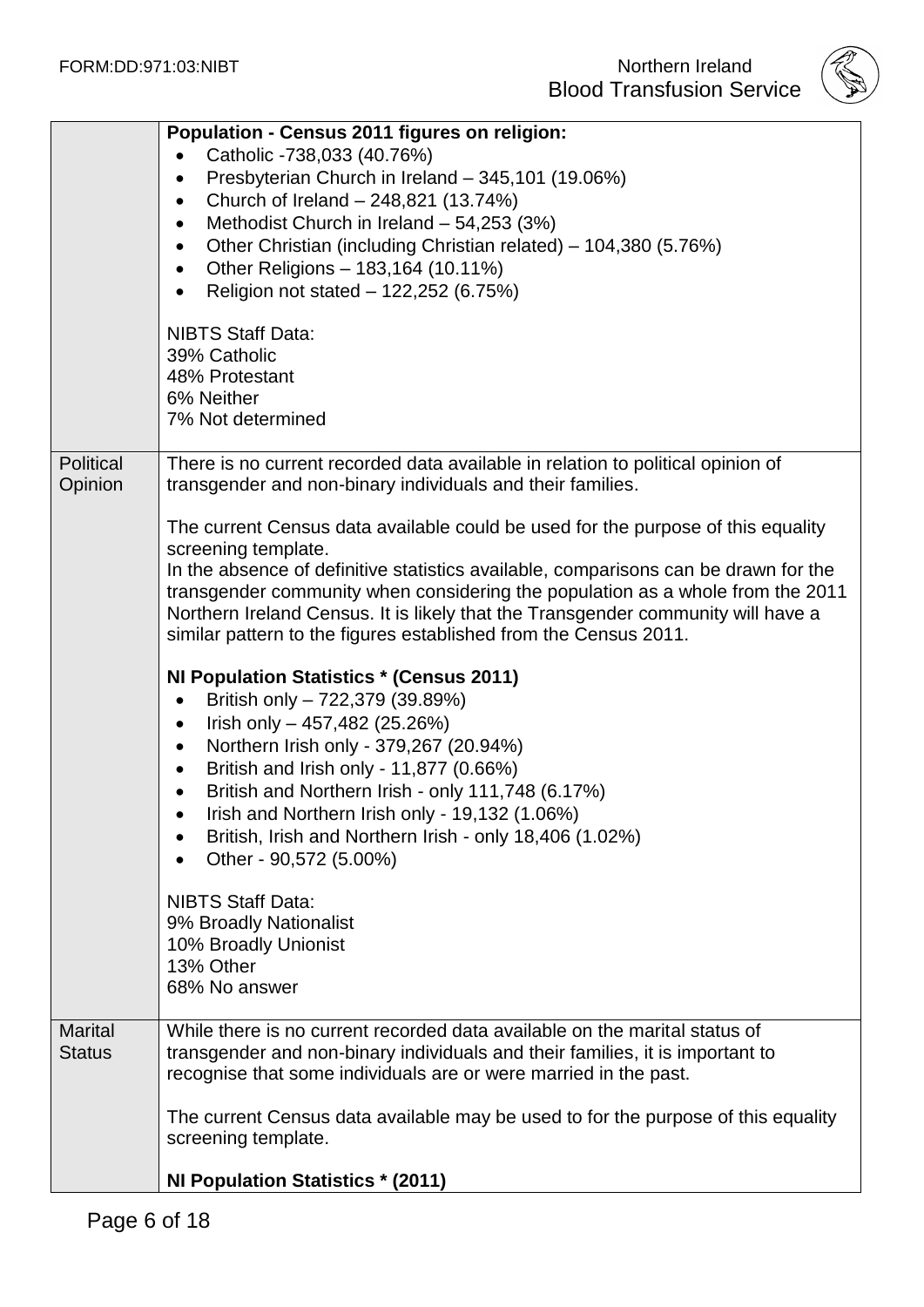

|                            | 47.56% (680, 840) of those aged 16 or over were married<br>$\bullet$<br>36.14% (517, 359) were single<br>$\bullet$<br>0.09% (1288) were registered in same-sex civil partnerships<br>$\bullet$<br>9.43% (134, 994) were either divorced, separated or formerly in a same-sex<br>$\bullet$<br>partnership<br>6.78% (97, 058) were either widowed or a surviving partner<br>$\bullet$<br><b>NIBTS Staff Data:</b><br>7% Unknown<br>32% Single<br>58% Married / Civil Partnership<br>1.5 % Divorced<br>1% Widowed<br>0.5% Separated |
|----------------------------|----------------------------------------------------------------------------------------------------------------------------------------------------------------------------------------------------------------------------------------------------------------------------------------------------------------------------------------------------------------------------------------------------------------------------------------------------------------------------------------------------------------------------------|
| Dependent<br><b>Status</b> | There are no definitive statistics specifically relating to the dependent status of<br>transgender and non-binary people. The figures from the Northern Ireland Census<br>and Carers NI may be used as a guide and used proportionally when considering<br>transgender and non-binary people.                                                                                                                                                                                                                                    |
|                            | <b>NI Census Statistics</b><br>11.81% (213, 863) of the usually resident population provide unpaid care to<br>family members, friends, neighbours or others because of long-term<br>physical or mental ill-health/disabilities or problems related to old age.<br>• 3.11% (56, 318) provided 50 hours care or more.<br>33.86% (238, 129) of households contained dependent children.<br>40.29% (283, 350) contained a least one person with a long – term health<br>problem or a disability                                      |
|                            | <b>Carers NI Statistics:</b><br>1 in every 8 adults is a carer<br>There are approximately 207,000 carers in Northern Ireland<br>Any one of us has a 6.6% chance of becoming a carer in any year<br>One quarter of all carers provide over 50 hours of care per week<br>People providing high levels of care are twice as likely to be permanently<br>sick or disabled than the average person<br>64% of carers are women; 36% are men.                                                                                           |
|                            | <b>NIBTS Staff Data:</b><br>30% Staff with dependents<br>28% Staff without dependants<br>42% Not assigned                                                                                                                                                                                                                                                                                                                                                                                                                        |
| <b>Disability</b>          | McClenahan, Simon (2013): LGB&T and disability figures ONS 2010 suggest the<br>same prevalence of disability amongst LGB people as for the general population.<br>While this source does not provide separate figures for the transgender population,<br>it may be reasonable to assume that the prevalence is at least similar. Considering                                                                                                                                                                                     |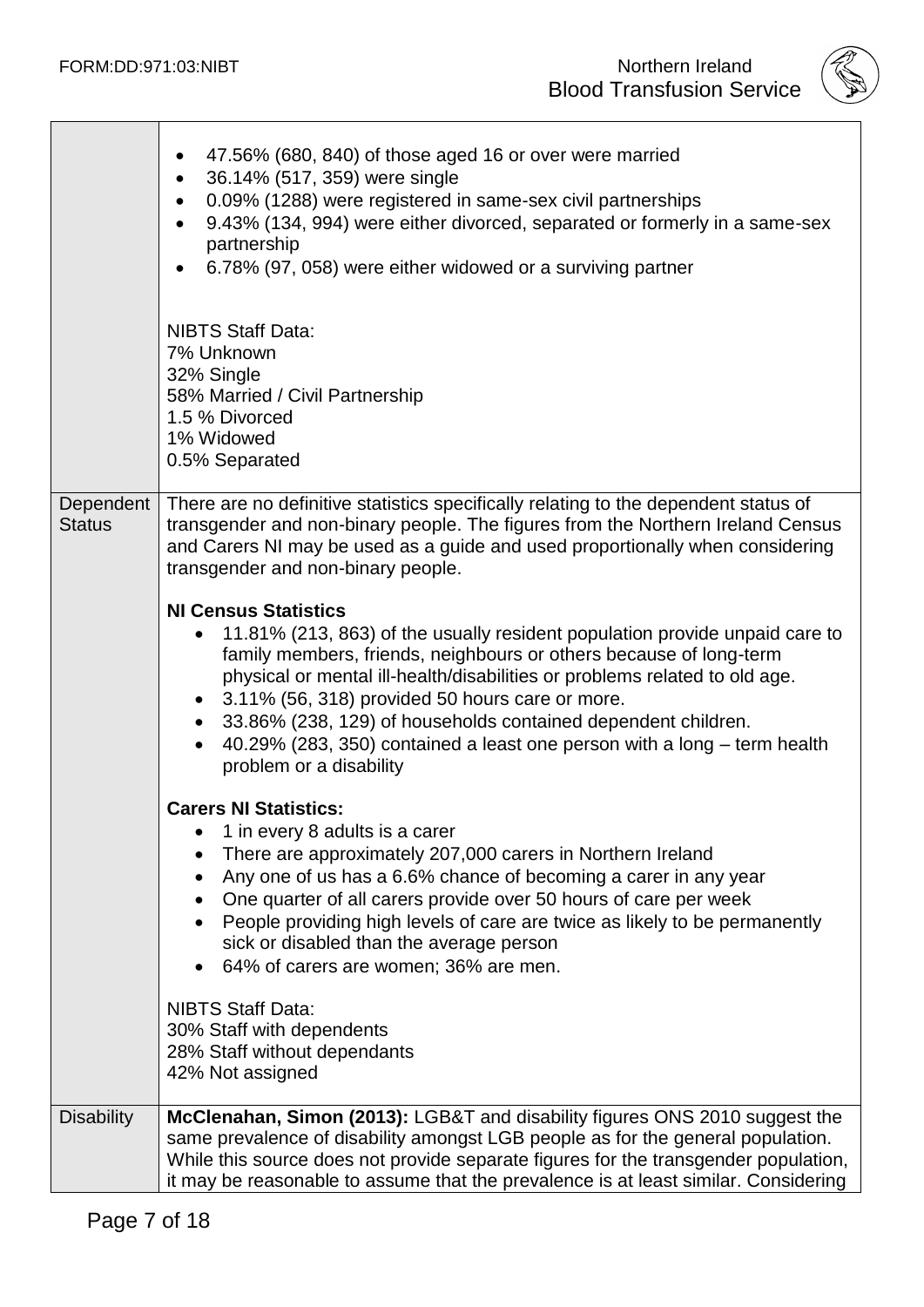

|                  |                                                                                         |                                                                                | the greater mental health needs of transgender people (including low self-esteem<br>and develop feelings of self-loathing) – due in parts to the experience of social<br>isolation and transphobic attitudes - disability prevalence may in fact be higher<br>than in the population as a whole. The same may apply to non-binary people. |                                 |
|------------------|-----------------------------------------------------------------------------------------|--------------------------------------------------------------------------------|-------------------------------------------------------------------------------------------------------------------------------------------------------------------------------------------------------------------------------------------------------------------------------------------------------------------------------------------|---------------------------------|
|                  | <b>NI Population Statistics *</b>                                                       |                                                                                | More than one person in five (300,000) people in Northern Ireland has a disability.                                                                                                                                                                                                                                                       |                                 |
|                  | broken down by age group.                                                               |                                                                                | Census 2011 data for the population as a whole highlights a wide range of<br>disabilities and long-term conditions, taking on board, however, that some of these<br>will be less prevalent amongst younger age brackets. The data is not yet available                                                                                    |                                 |
|                  |                                                                                         | Long-term health problem or disability                                         |                                                                                                                                                                                                                                                                                                                                           |                                 |
|                  |                                                                                         | All usual<br>residents                                                         |                                                                                                                                                                                                                                                                                                                                           | Number                          |
|                  | Northern<br>Ireland                                                                     | 1,810,863                                                                      | Day-to-day activities limited a lot                                                                                                                                                                                                                                                                                                       | 215,232                         |
|                  |                                                                                         |                                                                                | Day-to-day activities limited a little                                                                                                                                                                                                                                                                                                    | 159,414                         |
|                  |                                                                                         | Type of long – term condition                                                  |                                                                                                                                                                                                                                                                                                                                           | Percentage (%) of<br>population |
|                  |                                                                                         | Deafness or partial hearing loss                                               |                                                                                                                                                                                                                                                                                                                                           | 5.14                            |
|                  |                                                                                         | <b>Blindness or partial sight loss</b>                                         |                                                                                                                                                                                                                                                                                                                                           | 1.7                             |
|                  | <b>Communication Difficulty</b>                                                         |                                                                                |                                                                                                                                                                                                                                                                                                                                           | 1.65                            |
|                  |                                                                                         | <b>Mobility of Dexterity Difficulty</b>                                        |                                                                                                                                                                                                                                                                                                                                           | 11.44                           |
|                  |                                                                                         |                                                                                | A learning, intellectual, social or behavioural difficulty.                                                                                                                                                                                                                                                                               | 2.22                            |
|                  |                                                                                         |                                                                                | An emotional, psychological or mental health condition                                                                                                                                                                                                                                                                                    | 5.83                            |
|                  |                                                                                         | Long - term pain or discomfort.<br>Shortness of breath or difficulty breathing |                                                                                                                                                                                                                                                                                                                                           | 10.10<br>8.72                   |
|                  |                                                                                         | Frequent confusion or memory loss                                              |                                                                                                                                                                                                                                                                                                                                           | 1.97                            |
|                  | disease or epilepsy).                                                                   |                                                                                | A chronic illness (such as cancer, HIV, diabetes, heart                                                                                                                                                                                                                                                                                   | 6.55                            |
|                  | Other condition                                                                         |                                                                                |                                                                                                                                                                                                                                                                                                                                           | 5.22                            |
|                  | No Condition                                                                            |                                                                                |                                                                                                                                                                                                                                                                                                                                           | 68.57                           |
|                  | Day-to-day activities not limited                                                       |                                                                                | 1,436,217                                                                                                                                                                                                                                                                                                                                 |                                 |
|                  | <b>NIBTS Staff Data:</b><br>58% No Disability<br>3% With Disability<br>39% Not Assigned |                                                                                |                                                                                                                                                                                                                                                                                                                                           |                                 |
| <b>Ethnicity</b> | backgrounds.                                                                            | NI Population Statistics * (Census 2011)                                       | While there is no current recorded data available on the number of ethnic minority<br>transgender and non-binary individuals and their families, it is important to<br>recognise that some individuals will come from black or minority ethnic<br>%<br>N                                                                                  |                                 |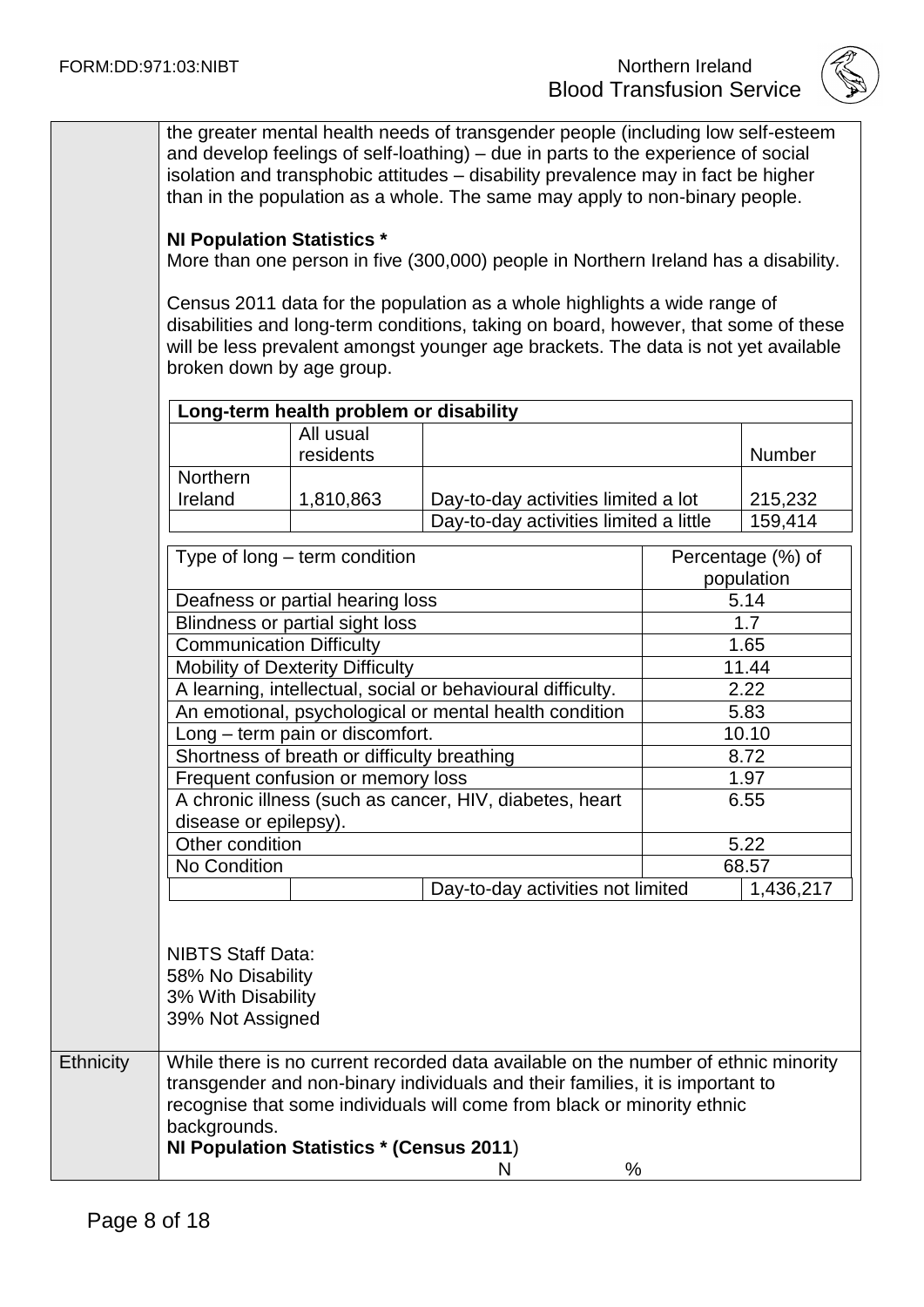

|                              |           | White                                                                                                                                                                                                                                                                                                                           | 1,778,449 | 98.21%                                                                                                                                                                                                                                                             |
|------------------------------|-----------|---------------------------------------------------------------------------------------------------------------------------------------------------------------------------------------------------------------------------------------------------------------------------------------------------------------------------------|-----------|--------------------------------------------------------------------------------------------------------------------------------------------------------------------------------------------------------------------------------------------------------------------|
|                              |           | Chinese                                                                                                                                                                                                                                                                                                                         | 6,303     | 0.35%                                                                                                                                                                                                                                                              |
|                              |           | Irish traveller                                                                                                                                                                                                                                                                                                                 | 1,301     | 0.07%                                                                                                                                                                                                                                                              |
|                              | $\bullet$ | Indian                                                                                                                                                                                                                                                                                                                          | 6,198     | 0.34%                                                                                                                                                                                                                                                              |
|                              |           | Pakistani                                                                                                                                                                                                                                                                                                                       | 1,091     | 0.06%                                                                                                                                                                                                                                                              |
|                              | ٠         | Bangladeshi                                                                                                                                                                                                                                                                                                                     | 540       | 0.03%                                                                                                                                                                                                                                                              |
|                              |           | <b>Other Asian</b>                                                                                                                                                                                                                                                                                                              | 4,998     | 0.28%                                                                                                                                                                                                                                                              |
|                              |           | <b>Black Caribbean</b>                                                                                                                                                                                                                                                                                                          | 372       | 0.02%                                                                                                                                                                                                                                                              |
|                              | $\bullet$ | <b>Black African</b>                                                                                                                                                                                                                                                                                                            | 2,345     | 0.13%                                                                                                                                                                                                                                                              |
|                              |           | <b>Black other</b>                                                                                                                                                                                                                                                                                                              | 899       | 0.05%                                                                                                                                                                                                                                                              |
|                              |           | Mixed                                                                                                                                                                                                                                                                                                                           | 6,014     | 0.33%                                                                                                                                                                                                                                                              |
|                              |           | Other                                                                                                                                                                                                                                                                                                                           | 2,353     | 0.13%                                                                                                                                                                                                                                                              |
|                              |           | ethnic group of 'white' (such as Polish, Lithuanian etc.).<br>of transgender and non-binary people amongst ethnic minorities in NI may be<br>higher than in the general population.<br><b>NIBTS Staff Data:</b><br>75% White<br>Less than 1% Pakistani<br>1 % Other<br>23% Not Assigned                                         |           | In addition, it needs to be borne in mind that a range of nationalities fall under the<br>Some people may be asylum seekers because of their gender identity, following<br>rejection and fear of persecution in their country of origin. It follows that the share |
| <b>Sexual</b><br>Orientation |           | There is no specific data in relation to the sexual orientation breakdown of<br>attracted to the same sex, to a different sex or to the same and a different sex.<br><b>NIBTS Staff Data:</b><br>50% Someone of the opposite sex<br>2% Someone of the same sex<br>1% Both sexes<br>6% Do not wish to answer<br>41% Not assigned |           | transgender and non-binary people within Northern Ireland. As gender identity is<br>distinct from sexual orientation, transgender and non-binary people may identify as                                                                                            |

# **2.4 2.3 Qualitative Data**

**What are the different needs, experiences and priorities of each of the categories in relation to this policy or decision and what equality issues emerge from this? Note if policy affects both staff and service users, please discuss issues for both.**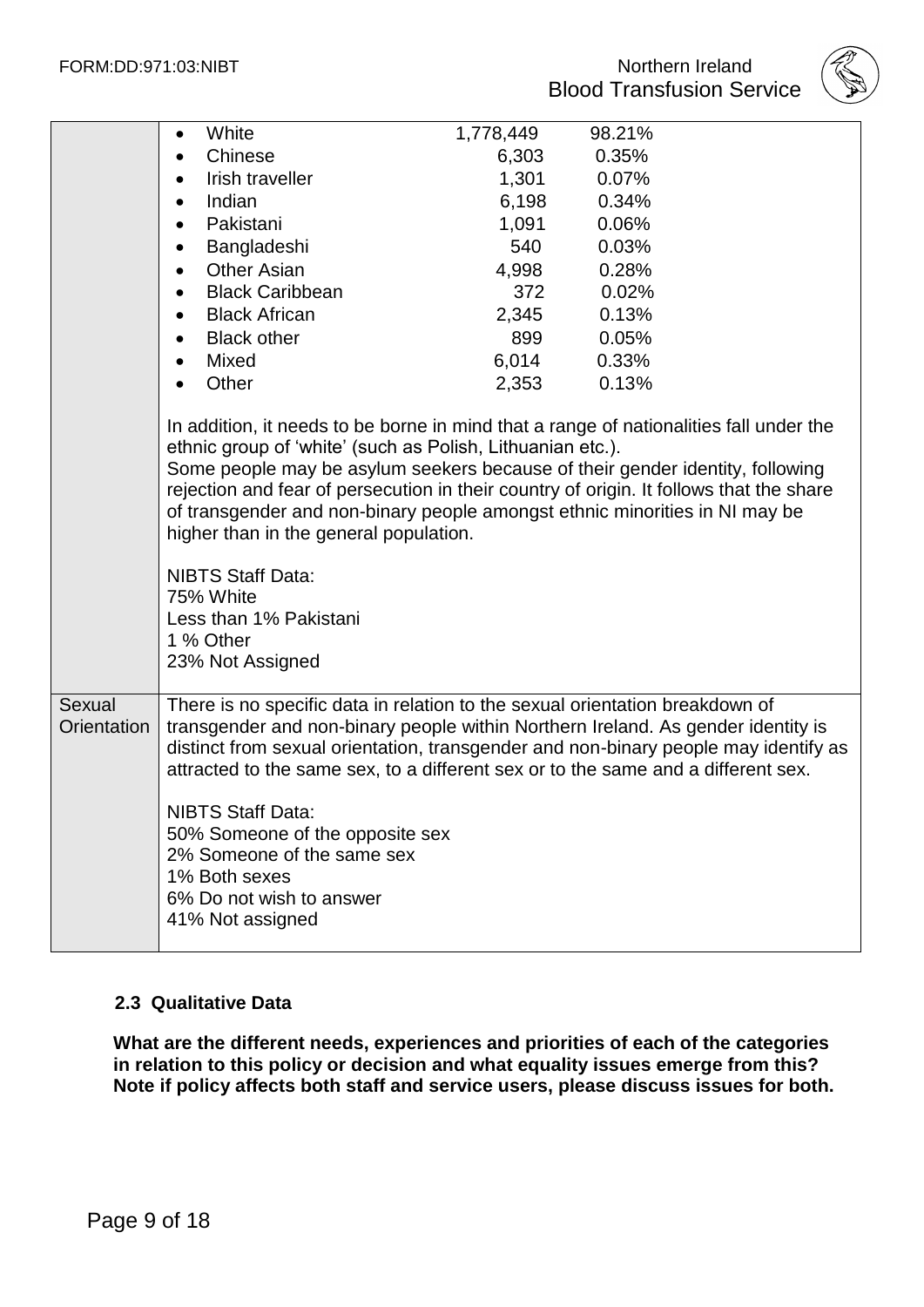

| <b>Category</b>             | <b>Needs and Experiences</b>                                                                                                                                                                                                                                                                                                                                                                                                                                                                                                                                                                                                                                                                                                                                                                                                                                                                                                                                                                                                                                                                                                                                                                                                                                                                                                                                                                                                                                                                                                                                                                                         |
|-----------------------------|----------------------------------------------------------------------------------------------------------------------------------------------------------------------------------------------------------------------------------------------------------------------------------------------------------------------------------------------------------------------------------------------------------------------------------------------------------------------------------------------------------------------------------------------------------------------------------------------------------------------------------------------------------------------------------------------------------------------------------------------------------------------------------------------------------------------------------------------------------------------------------------------------------------------------------------------------------------------------------------------------------------------------------------------------------------------------------------------------------------------------------------------------------------------------------------------------------------------------------------------------------------------------------------------------------------------------------------------------------------------------------------------------------------------------------------------------------------------------------------------------------------------------------------------------------------------------------------------------------------------|
| Gender                      | While the length of the transitioning period can vary greatly, those<br>participating in the pre-consultation engagement suggested that female to<br>male transitioning tends to take a longer time than male to female<br>transitioning (see also A:gender 2013).                                                                                                                                                                                                                                                                                                                                                                                                                                                                                                                                                                                                                                                                                                                                                                                                                                                                                                                                                                                                                                                                                                                                                                                                                                                                                                                                                   |
| Age                         | Age appears to be an important factor in the experience of gender identity.<br>Older transgender people may have particular needs in relation to their<br>gender identity given legal and cultural developments over time.<br>Likewise, age is likely to play a role in the experience of transitioning and life<br>after the transition has been completed. The average age is 42 for<br>undergoing the gender reassignment process. As a result, some individuals<br>who have transitioned at a later stage in their life may experience greater<br>difficulties in relation to 'passing' in comparison to those who received<br>treatment before reaching puberty. It follows that their support needs may<br>differ. Likewise, older transgender people may experience different attitudes<br>by colleagues and service users and clients than younger transgender<br>people. Transgender elders may experience negative health outcomes as a<br>result of long-term hormone use.<br>Increased public awareness of Gender Identity and the availability of the<br>new Gender Identity service for Children and Young People in Northern<br>Ireland will help ensure Transgender individuals and their families are<br>encouraged to seek help and support earlier and that they can get the help<br>and support they need from specialised trained staff. This will also help<br>ensure which will help make their experience of Transitioning more positive.<br>Given the above diverse needs within the target groups, it is likely that there<br>is a need for age specific support in certain circumstances. |
| Religion                    | Some religions have a lower acceptance of the decision of an individual to<br>undergo the transitioning process and the transgender or non-binary identity<br>of individuals.<br>There is a risk that this may manifest itself in negative attitudes and<br>behaviours towards transgender and non-binary staff.                                                                                                                                                                                                                                                                                                                                                                                                                                                                                                                                                                                                                                                                                                                                                                                                                                                                                                                                                                                                                                                                                                                                                                                                                                                                                                     |
| <b>Political</b><br>Opinion | No particular issues based on political opinion have been identified to date.                                                                                                                                                                                                                                                                                                                                                                                                                                                                                                                                                                                                                                                                                                                                                                                                                                                                                                                                                                                                                                                                                                                                                                                                                                                                                                                                                                                                                                                                                                                                        |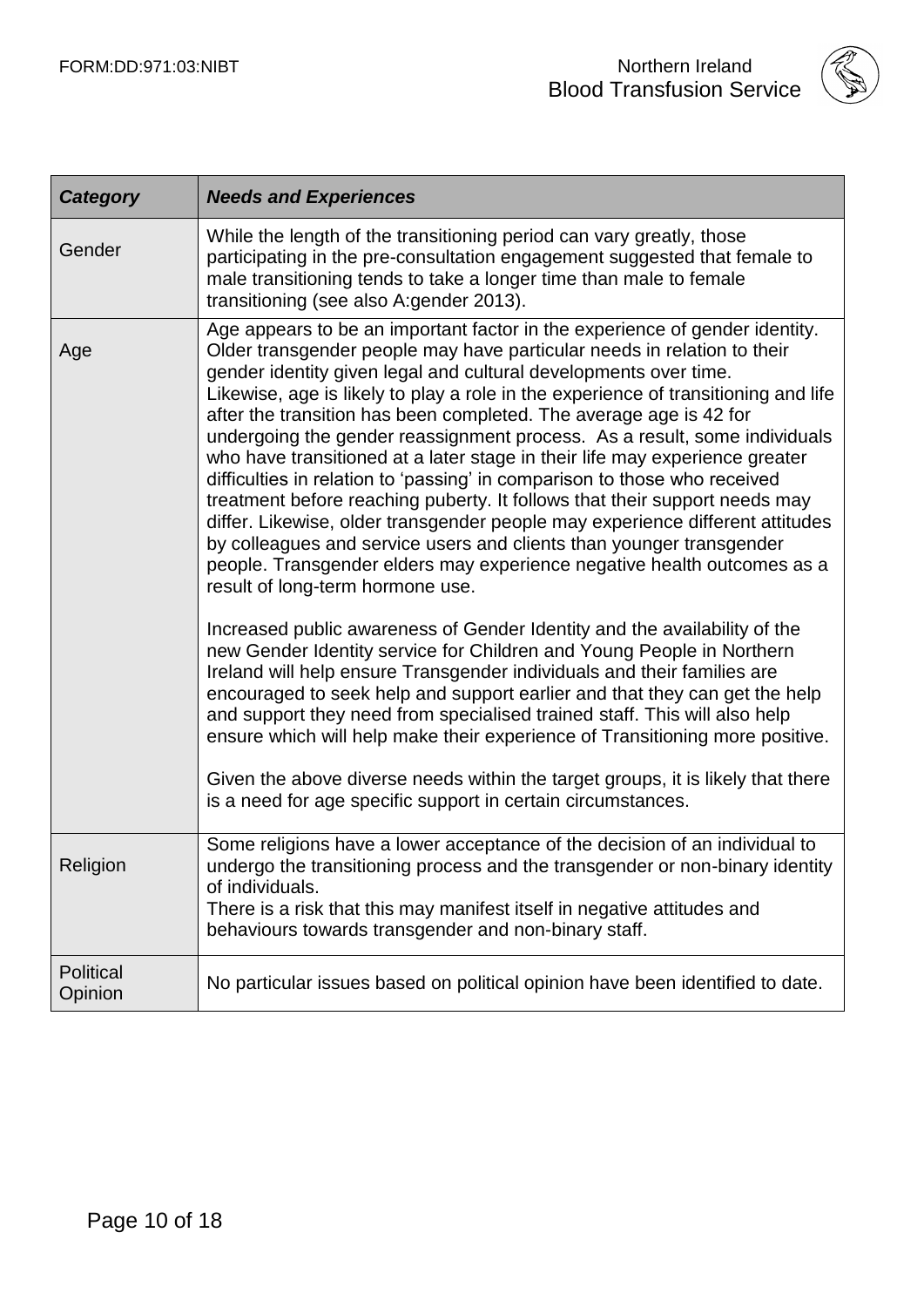

| <b>Category</b>            | <b>Needs and Experiences</b>                                                                                                                                                                                                                                                                                                                                                                                                                                                                                                                                                                                                                                                                                                                                                     |
|----------------------------|----------------------------------------------------------------------------------------------------------------------------------------------------------------------------------------------------------------------------------------------------------------------------------------------------------------------------------------------------------------------------------------------------------------------------------------------------------------------------------------------------------------------------------------------------------------------------------------------------------------------------------------------------------------------------------------------------------------------------------------------------------------------------------|
| <b>Marital Status</b>      | Transgender people who are married and their families may have particular<br>information and support needs, as there is an added complexity to<br>transitioning for them.<br>Transgender people must obtain a divorce from their spouse upon<br>completion of the gender assignment process. This is due to the fact that<br>same-sex marriages are not recognised under Northern Ireland law.<br>A further implication for transgender people who are married relates to<br>pension benefits that their spouse receives. Once they obtain a divorce the<br>automatic entitlements of their former spouse to any pension benefits<br>ceases. It is the responsibility of the recipient to inform the authorities that<br>their partner is still entitled to receive any benefit. |
| Dependent<br><b>Status</b> | Transgender staff who have dependants may experience a more complex<br>transitioning process as they have additional considerations and<br>responsibilities to take on board.                                                                                                                                                                                                                                                                                                                                                                                                                                                                                                                                                                                                    |
| <b>Disability</b>          | No particular issues based on disability have been identified to date over<br>and above general issues that staff with a disability face.                                                                                                                                                                                                                                                                                                                                                                                                                                                                                                                                                                                                                                        |
| <b>Ethnicity</b>           | Some transgender and non-binary individuals and their families from certain<br>ethnic or religious backgrounds may experience a double marginalisation,<br>both within wider society and within their own ethnic group. Some may be<br>isolated, at social disadvantage or be disadvantaged through negative<br>attitudes or specific circumstances.<br>It may be argued that gender variance is more likely to be hidden in some<br>cultures than in others. Issues of trust in confidentiality may thus play an<br>even greater role for this group of individuals. The same applies to families<br>and carers of ethnic minority individuals who identify as transgender or non-<br>binary.                                                                                   |
| Sexual<br>Orientation      | No particular issues based on the sexual orientation of a trans person have<br>been identified to date over and above general issues that lesbian, gay and<br>bisexual staff face.                                                                                                                                                                                                                                                                                                                                                                                                                                                                                                                                                                                               |

### **2.4 Multiple Identities**

**Are there any potential impacts of the policy or decision on people with multiple identities? For example; disabled minority ethnic people; disabled women; young Protestant men; and young lesbians, gay and bisexual people.**

Transgender people from ethnic minority groups. Transgender people who identify as Lesbian, Gay or Bisexual Transgender people with dependents. Transgender people with a disability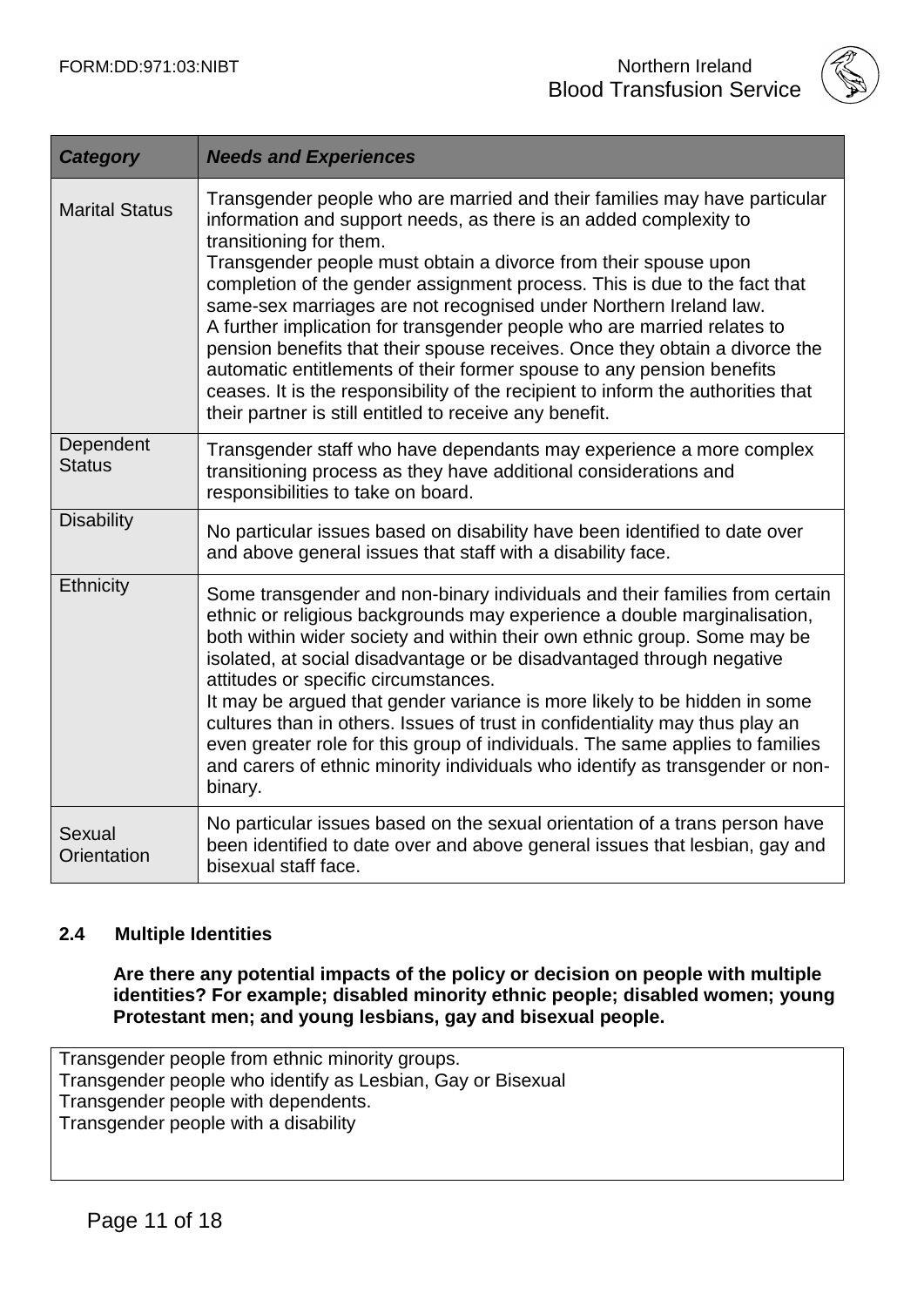

# **2.5 Making Changes**

**Based on the equality issues you identified in 2.2 and 2.3, what changes did you make or do you intend to make in relation to the policy or decision in order to promote equality of opportunity?**

| In developing the policy or decision what                                                                                                                                                                                                                                                                                                                                                                                                                                                                                                                                                                                                                                                                                                                                                                                                                                                                                                                                                                                                                                                                                                                                                     | What do you intend to do in future to                                                                                                                                                                                                                                                                                                                                                                                                                                                                                                                                                                                                                                                                                                                                                                                                                         |
|-----------------------------------------------------------------------------------------------------------------------------------------------------------------------------------------------------------------------------------------------------------------------------------------------------------------------------------------------------------------------------------------------------------------------------------------------------------------------------------------------------------------------------------------------------------------------------------------------------------------------------------------------------------------------------------------------------------------------------------------------------------------------------------------------------------------------------------------------------------------------------------------------------------------------------------------------------------------------------------------------------------------------------------------------------------------------------------------------------------------------------------------------------------------------------------------------|---------------------------------------------------------------------------------------------------------------------------------------------------------------------------------------------------------------------------------------------------------------------------------------------------------------------------------------------------------------------------------------------------------------------------------------------------------------------------------------------------------------------------------------------------------------------------------------------------------------------------------------------------------------------------------------------------------------------------------------------------------------------------------------------------------------------------------------------------------------|
| did you do or change to address the                                                                                                                                                                                                                                                                                                                                                                                                                                                                                                                                                                                                                                                                                                                                                                                                                                                                                                                                                                                                                                                                                                                                                           | address the equality issues you                                                                                                                                                                                                                                                                                                                                                                                                                                                                                                                                                                                                                                                                                                                                                                                                                               |
| equality issues you identified?                                                                                                                                                                                                                                                                                                                                                                                                                                                                                                                                                                                                                                                                                                                                                                                                                                                                                                                                                                                                                                                                                                                                                               | <i>identified?</i>                                                                                                                                                                                                                                                                                                                                                                                                                                                                                                                                                                                                                                                                                                                                                                                                                                            |
| We actively encouraged those from the<br>transgender and non-binary community to<br>provide their input in the development of this<br>policy.<br>We listened to the needs of trans employees<br>and encourage them to provide input in the<br>establishment of awareness raising and<br>training events.<br>Reference was made to existing policies in<br>order to determine ways of changing them<br>making them more inclusive of the needs of<br>transgender and non-binary people.<br>Disability – for any transgender and non-<br>binary staff who have a disability reasonable<br>adjustments will be considered in line with<br>our obligations under the Disability<br><b>Discrimination Act</b><br>Age – information on the differences in the<br>experience of 'passing' depending on the age<br>of transitioning will be included in awareness<br>raising for staff.<br>Marital status – information for transgender<br>staff on the need to nominate partners for<br>pensions following divorce will be provided<br>Religion – the need for dignity and respect to<br>guide behaviour regardless of religious belief<br>will be underlined in awareness and training<br>for staff | Increase the avenues of support for<br>$\bullet$<br>transgender employees undergoing<br>gender reassignment.<br>For those who have completed the<br>gender reassignment process on-<br>going support will be provided.<br>Awareness raising sessions will be<br>provided to employees and HR staff<br>who work in close proximity with<br>transgender and non-binary<br>employees. These sessions will be<br>conducted with the utmost sensitivity<br>respecting privacy of transgender and<br>non-binary employees.<br>Any incidents of workplace bullying or<br>harassment on the basis of gender<br>identity will be dealt with in the same<br>way as other equality categories.<br>Provide support to transgender and<br>non-binary employees with caring<br>responsibilities and where possible<br>ensure that flexible working patterns<br>are offered. |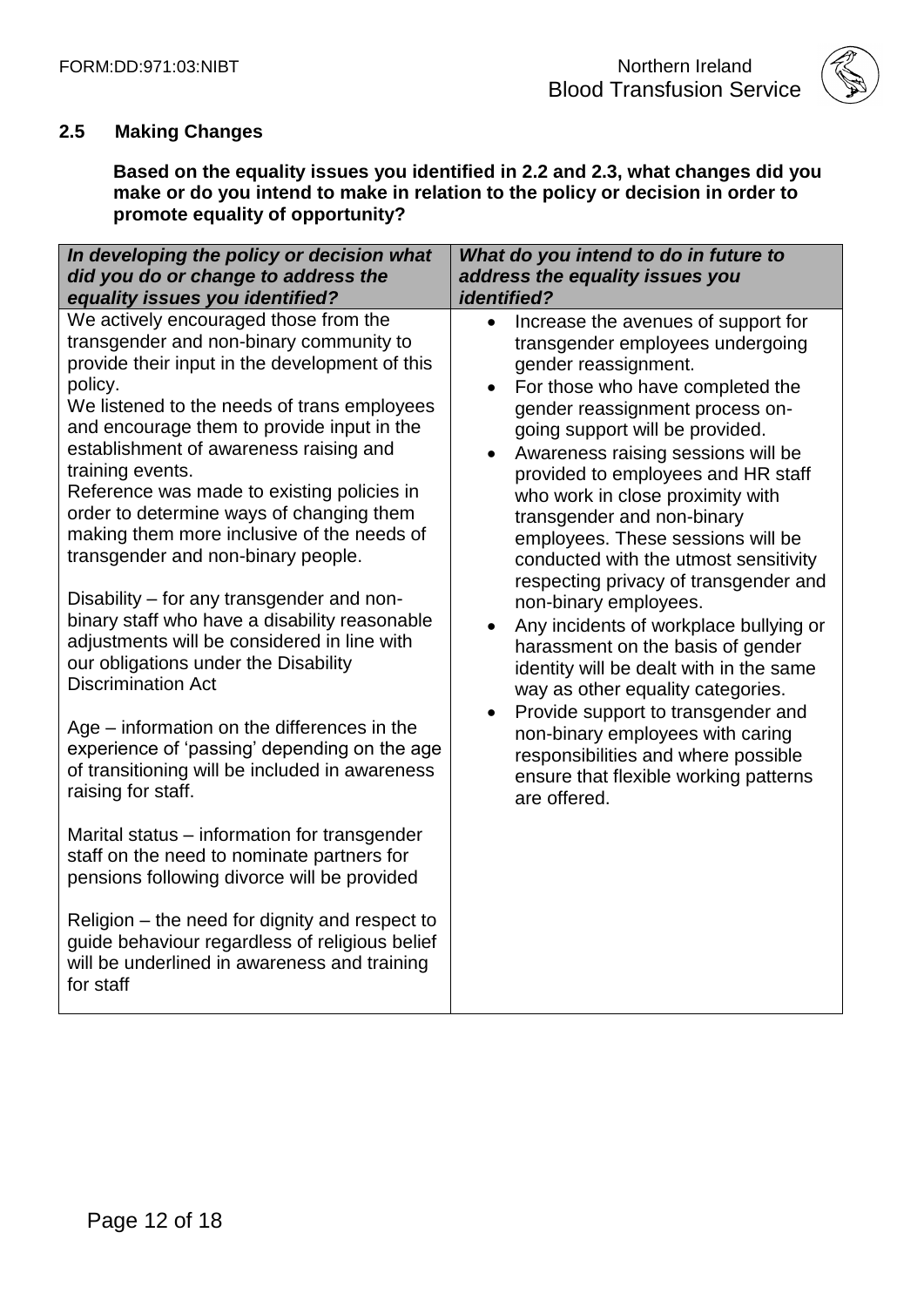

#### **2.6 Good Relations**

### **What changes to the policy or decision – if any – or what additional measures would you suggest to ensure that it promotes good relations? (refer to guidance notes for guidance on impact)**

| <b>Group</b>             | <b>Impact</b>   | <b>Suggestions</b> |
|--------------------------|-----------------|--------------------|
| Religion                 | None identified |                    |
| <b>Political Opinion</b> | None identified |                    |
| Ethnicity                | None identified |                    |

## **(3) SHOULD THE POLICY OR DECISION BE SUBJECT TO A FULL EQUALITY IMPACT ASSESSMENT?**

A full equality impact assessment (EQIA) is usually confined to those policies or decisions considered to have major implications for equality of opportunity.

**How would you categorise the impacts of this decision or policy? (refer to guidance notes for guidance on impact)**

**Do you consider that this policy or decision needs to be subjected to a full equality impact assessment?**

#### **Please tick:**

| Major impact      |  |
|-------------------|--|
| Minor impact      |  |
| No further impact |  |

**Please tick:**

| Yes       |  |
|-----------|--|
| <b>No</b> |  |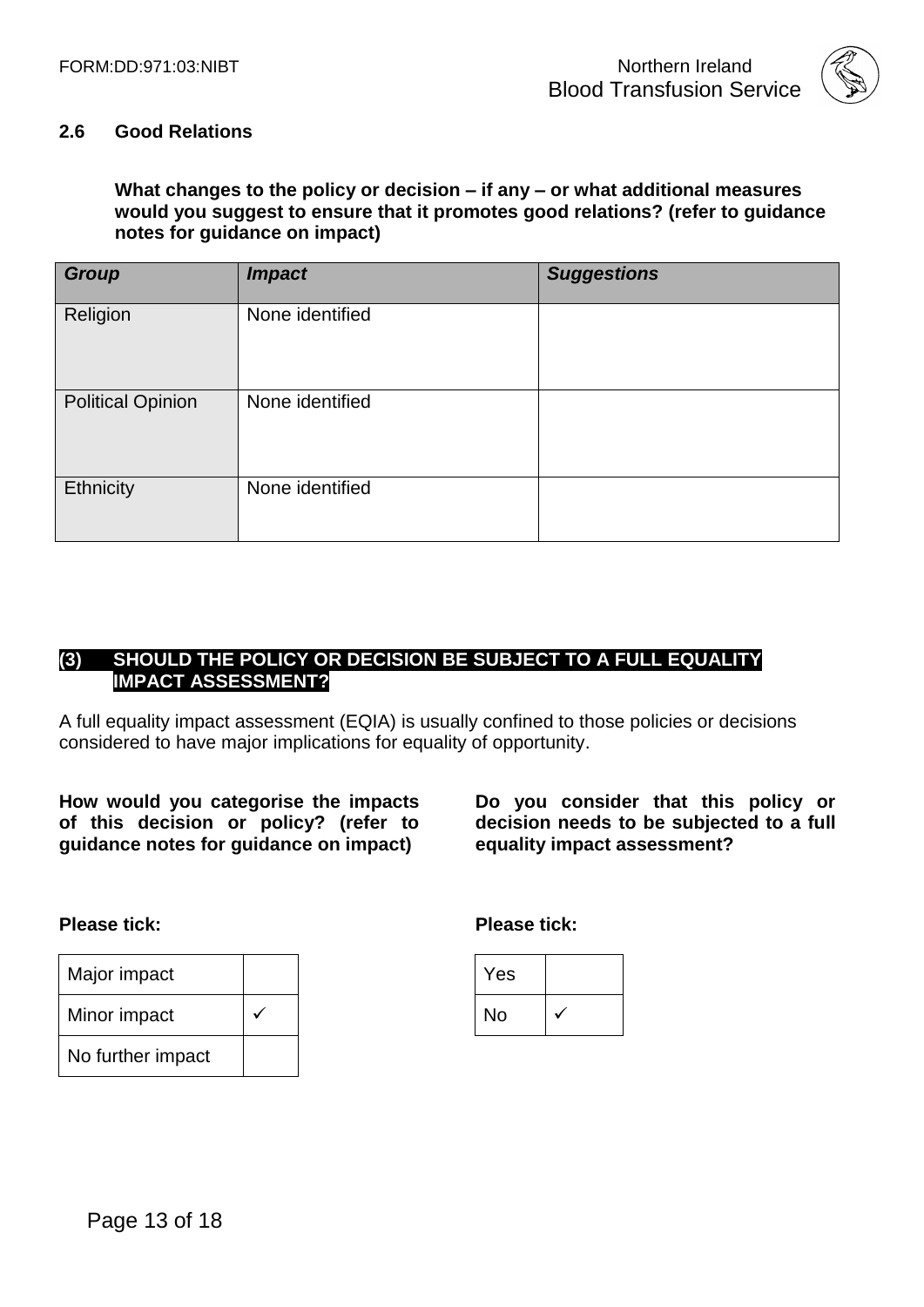Please give reasons for your decisions.

This policy seeks to address key workplace inequalities for people who identify as transgender and non-binary. It thus constitutes positive action. As to the diversity amongst transgender and non-binary employees we consider that issues identified to date are addressed in the policy.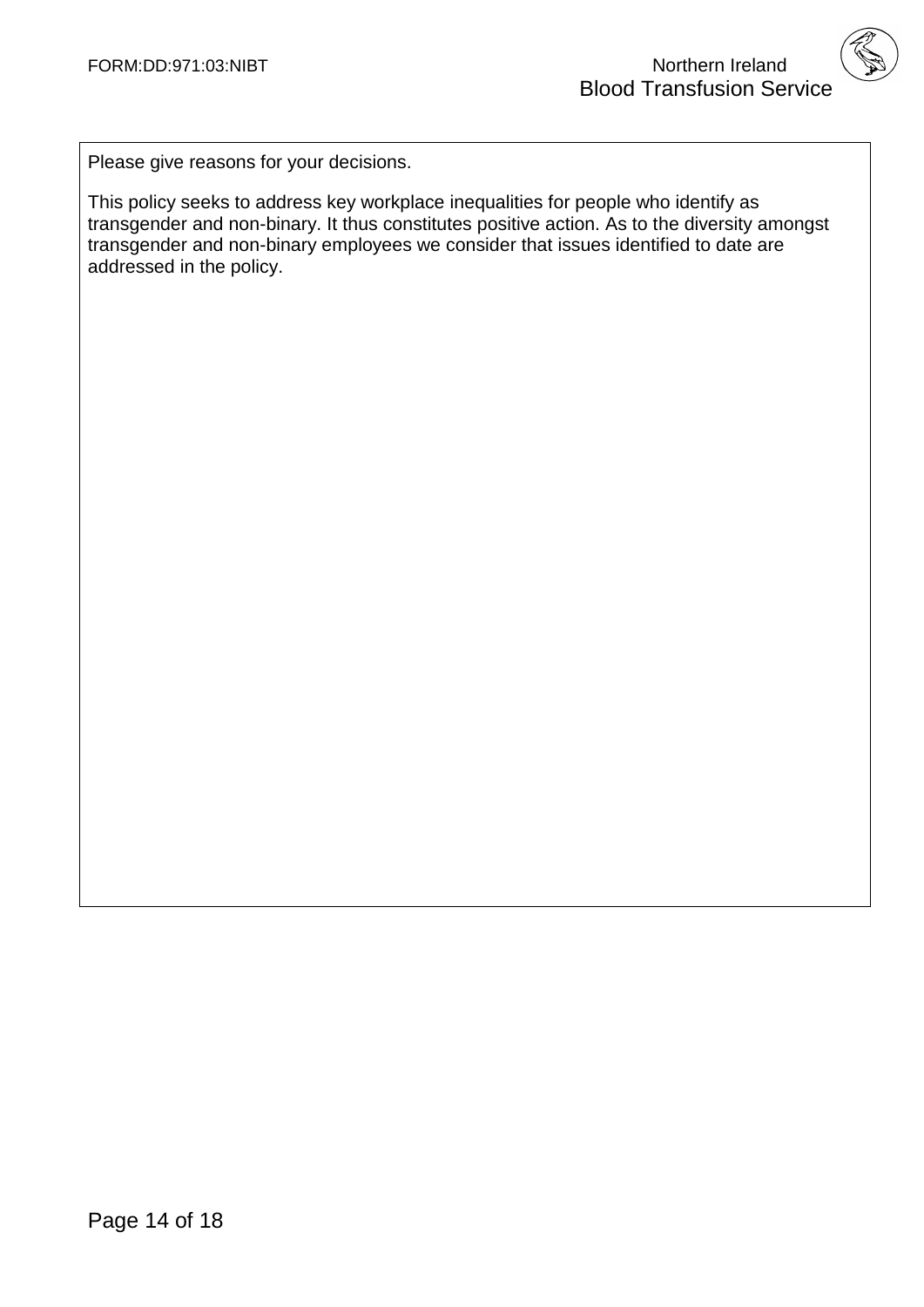- (4) CONSIDERATION OF DISABILITY DUTIES Blood Transfusion Service **(4) CONSIDERATION OF DISABILITY DUTIES –**
- **4.1 In what ways does the policy or decision encourage disabled people to participate in public life and what else could you do to do so?**

| How does the policy or decision        | What else could you do to encourage      |
|----------------------------------------|------------------------------------------|
| currently encourage disabled people to | disabled people to participate in public |
| participate in public life?            | life?                                    |
| n/a                                    | n/a                                      |

**4.2 In what ways does the policy or decision promote positive attitudes towards disabled people and what else could you do to do so?**

| How does the policy or decision      | What else could you do to promote   |
|--------------------------------------|-------------------------------------|
| currently promote positive attitudes | positive attitudes towards disabled |
| towards disabled people?             | people?                             |
| n/a                                  | n/a                                 |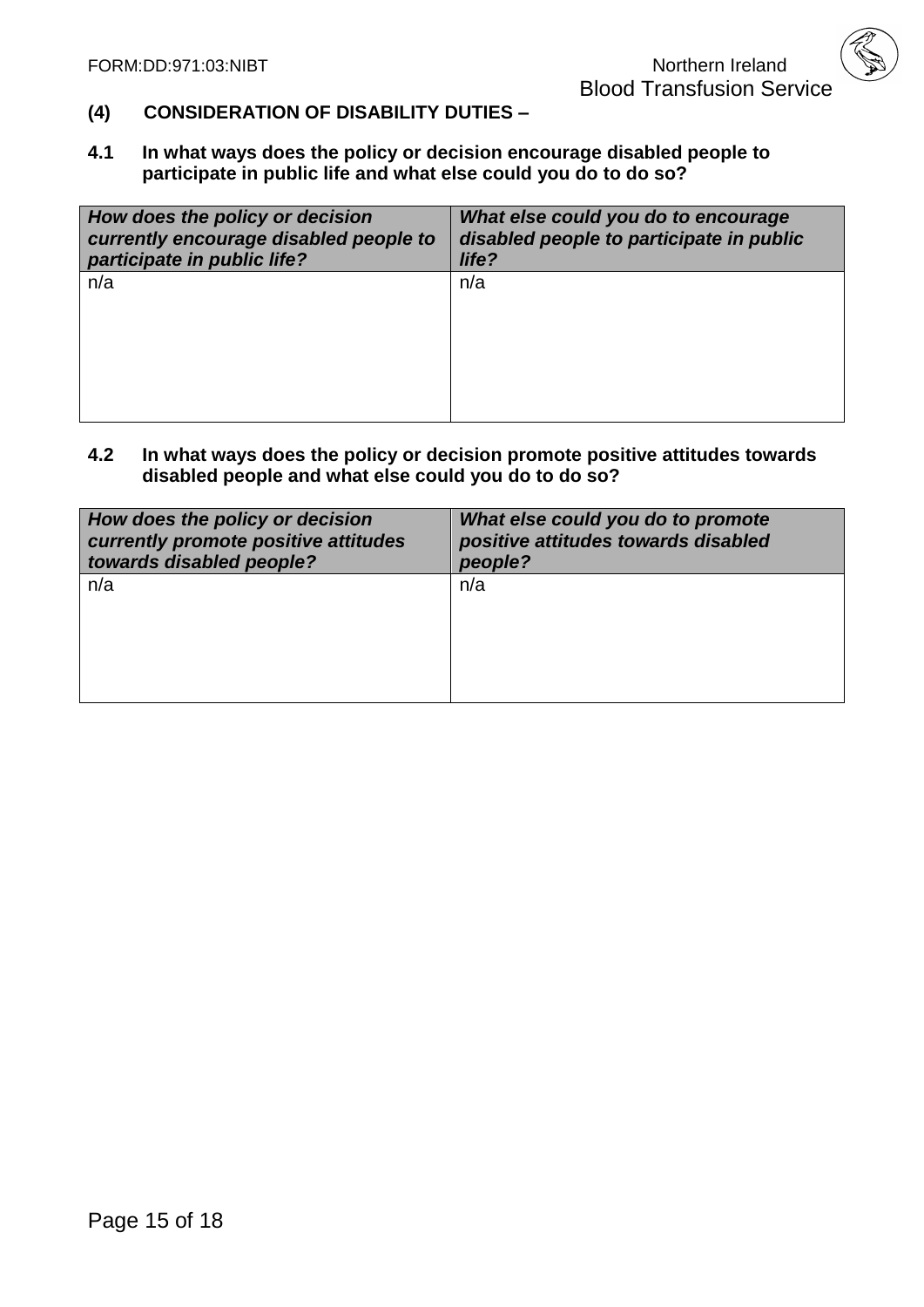# **(5) CONSIDERATION OF HUMAN RIGHTS**

## **5.1 Does the policy or decision affect anyone's Human Rights? Complete for each of the articles**

| <b>ARTICLE</b>                                                                                      | Yes/No    |
|-----------------------------------------------------------------------------------------------------|-----------|
| Article $2 -$ Right to life                                                                         | <b>No</b> |
| Article 3 – Right to freedom from torture, inhuman or degrading<br>treatment or punishment          | <b>No</b> |
| Article 4 – Right to freedom from slavery, servitude & forced or<br>compulsory labour               | <b>No</b> |
| Article 5 - Right to liberty & security of person                                                   | <b>No</b> |
| Article 6 – Right to a fair & public trial within a reasonable time                                 | <b>No</b> |
| Article 7 – Right to freedom from retrospective criminal law &<br>no punishment without law         | <b>No</b> |
| Article 8 – Right to respect for private & family life, home and<br>correspondence.                 | Yes       |
| Article 9 – Right to freedom of thought, conscience & religion                                      | <b>No</b> |
| Article 10 - Right to freedom of expression                                                         | <b>No</b> |
| Article 11 - Right to freedom of assembly & association                                             | <b>No</b> |
| Article 12 – Right to marry & found a family                                                        | <b>No</b> |
| Article 14 - Prohibition of discrimination in the enjoyment of the<br>convention rights             | Yes       |
| $1st$ protocol Article 1 – Right to a peaceful enjoyment of<br>possessions & protection of property | <b>No</b> |
| $1st$ protocol Article 2 – Right of access to education                                             | <b>No</b> |

*If you have answered no to all of the above please move on to Question 6 on monitoring*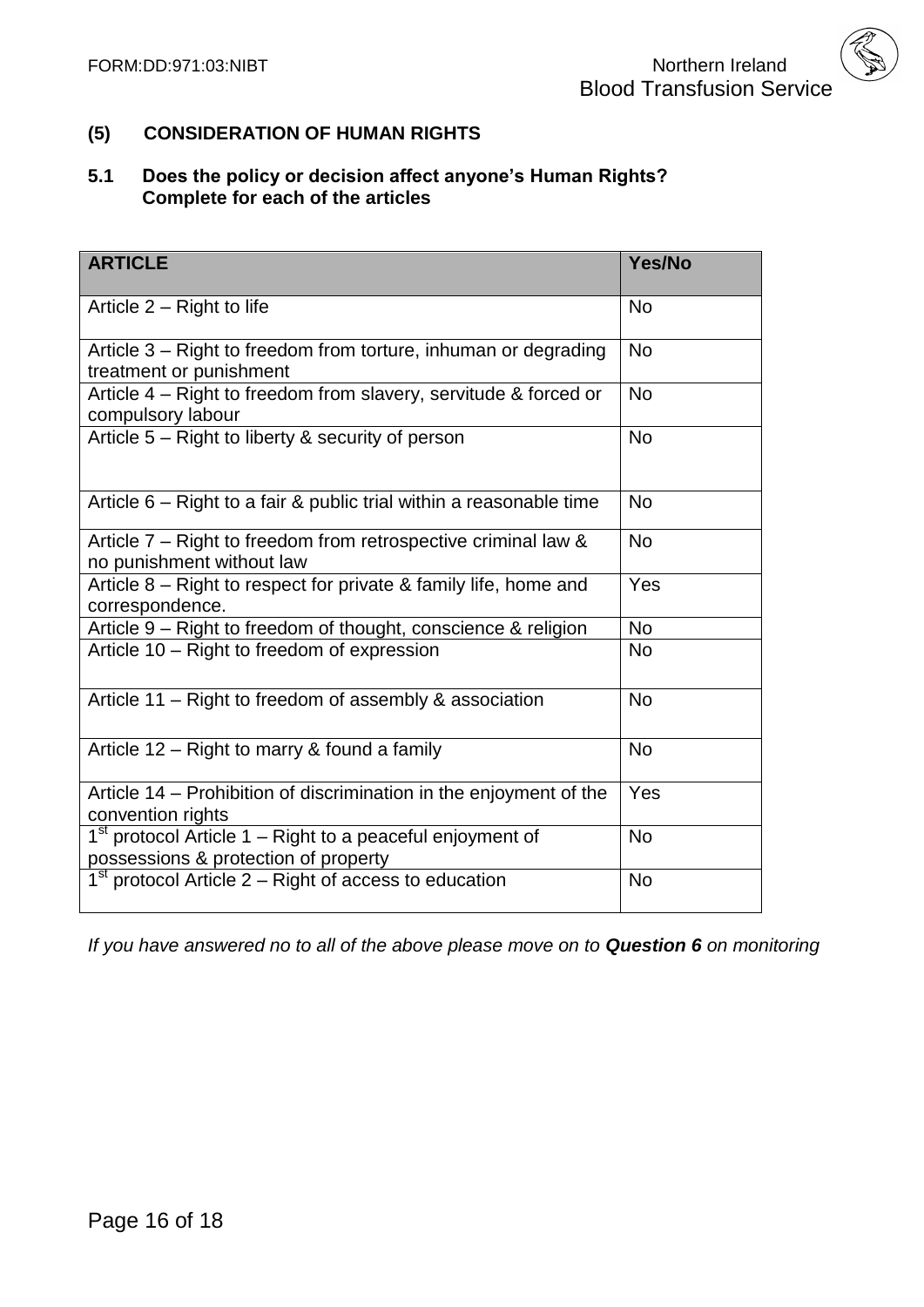Blood Transfusion Service<br>5.2 If you have answered ves to any of the Articles in 5.1, does the policy or **5.2 If you have answered yes to any of the Articles in 5.1, does the policy or decision interfere with any of these rights? If so, what is the interference and who does it impact upon?**

| <b>List the Article</b><br><b>Number</b> | Interfered with?<br>Yes/No | What is the<br>interference and<br>who does it impact<br>upon?                                                                                                         | Does this raise legal<br>issues?*                                                                                                                                                                       |
|------------------------------------------|----------------------------|------------------------------------------------------------------------------------------------------------------------------------------------------------------------|---------------------------------------------------------------------------------------------------------------------------------------------------------------------------------------------------------|
|                                          |                            |                                                                                                                                                                        | Yes/No                                                                                                                                                                                                  |
| 8                                        | Yes                        | If staff reveal the<br>transgender identity<br>of an individual<br>outside the strict<br>parameters given,<br>this constitutes a<br>breach of Art. 8                   | To address this risk,<br>the policy clearly states<br>the data protection<br>provisions (see<br>'Handling Information<br>Records' section). This<br>will also be<br>emphasised in<br>awareness raising. |
| 14                                       |                            | This policy has been<br>drawn up in order to<br>prevent<br>discrimination in the<br>enjoyment of the<br>convention rights for<br>transgender and<br>non-binary people. |                                                                                                                                                                                                         |

*\* It is important to speak to your line manager on this and if necessary seek legal opinion to clarify this* 

**5.3 Outline any actions which could be taken to promote or raise awareness of human rights or to ensure compliance with the legislation in relation to the policy or decision.**